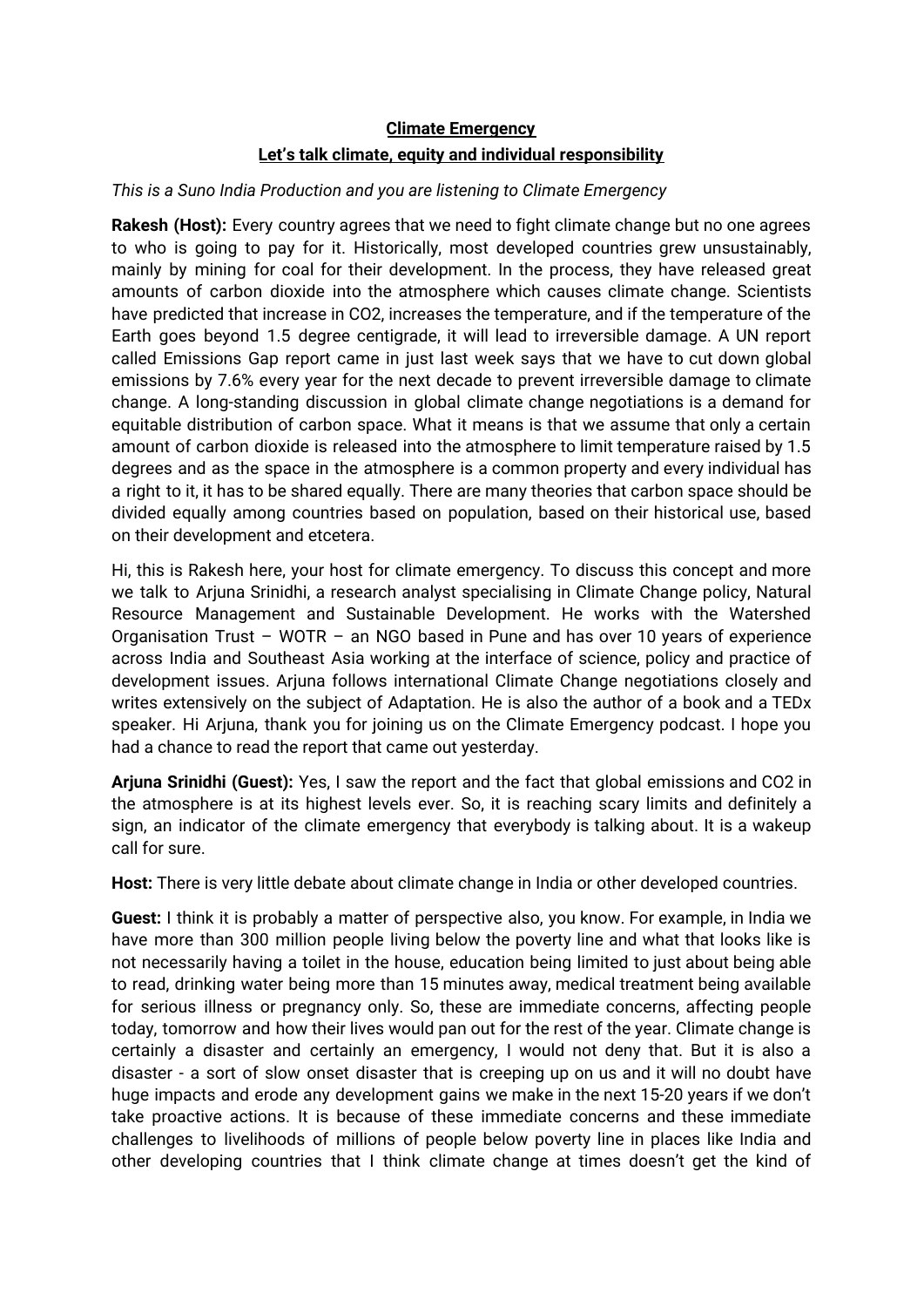attention it needs to. That is fine from a general public point of view, but I hope that the policymakers and the leaders, the kind of people you expect to have longer-term vision, they should be the ones to definitely start taking cognizance of climate change impacts and talk more about it and bring it more into the public dominion.

**Host:** So, how come these developed countries have used so much fossil fuels in such a short span and do you think developing countries will do the same for development?

**Guest:** Well, in a way development until now, historically, any form of development whether it has been better housing, transportation, access to goods and services, food choices etc has been directly linked to emissions, increase of CO2 emissions. As you can look at the statistics, these have nearly doubled since 1980, for example. There is lot of improvement in terms of efficiency, which is happening in the last 20 years or 50 years. For instance, if you take the amount of lighting that you need for a room, typically about 1000 lumens of light is required for a room. Say 50 years ago, a kerosene lamp required 7000 watts of energy to light up this room. When I was kid, I remember we used to have these incandescent bulbs in the house, 100-watt bulbs. So, it came down drastically from 7000 to a fraction of that. Today, we have LED lights in our homes, offices and public places which provide an equivalent amount of light for like 16 watts or 18 watts. So, it has further come down. There is also so much in terms of alternate sources of energy becoming viable. Coal, petroleum, oleum gas was traditionally the only form of energy available and now, solar and wind is the coming viable. As you know that alternate sources of energy have also become viable, solar and wind are becoming cheaper. These have already become less expensive than producing energy from oil and gas. In the next 10-15 years, they are expected to become even cheaper than coal. There is also so much happening in terms of improving efficiency of power generation. There are also huge advances in terms of material and labour productivity. So my short answer is  $-$  No, the developing countries will not necessarily follow the same path as the developed countries which used a lot of energy in the last 50 or 100 years, but provided they have access to latest technologies we are talking about and financial support and technological support to adopt these latest technologies because the benefits of these is for everyone involved. It is for the greater good of the whole world and limiting climate change for the whole earth. So, the burden or the additional costs involved in adopting these technologies should not be only on the poor involved who are in the path of developing and it should be borne by everyone, especially, the ones who are in better off positions in terms of finance and technology.

Host: In the report that I saw yesterday, one thing that was interesting that there is an increase in, I mean India talks a lot about per capita emissions and you see that there is a steady increase in per capita emissions that is clearly visible. Per capita emissions of US have come down but India have increased. Relatively, it is a minor increase, but it is an interesting thing to notice. Do you have anything to say about that?

**Guest:** Yes, historically, we know that in terms of cumulative emissions, just three regions in the world – US, European Union including Britain for now and China have accounted for over 50% of the global CO2 emissions. All the other 180+ countries account for the rest including the so-called fast-growing economies like India and other countries in Southeast Asia account for a very small percentage of this. But these were historical emissions but if you look at current emissions, India's emissions have been rising. If you look at the total population of India, the current emissions do stand third in terms of net emissions. Also, if you look at the lifestyles of urban centres like Delhi, Bangalore, Hyderabad – the lifestyle is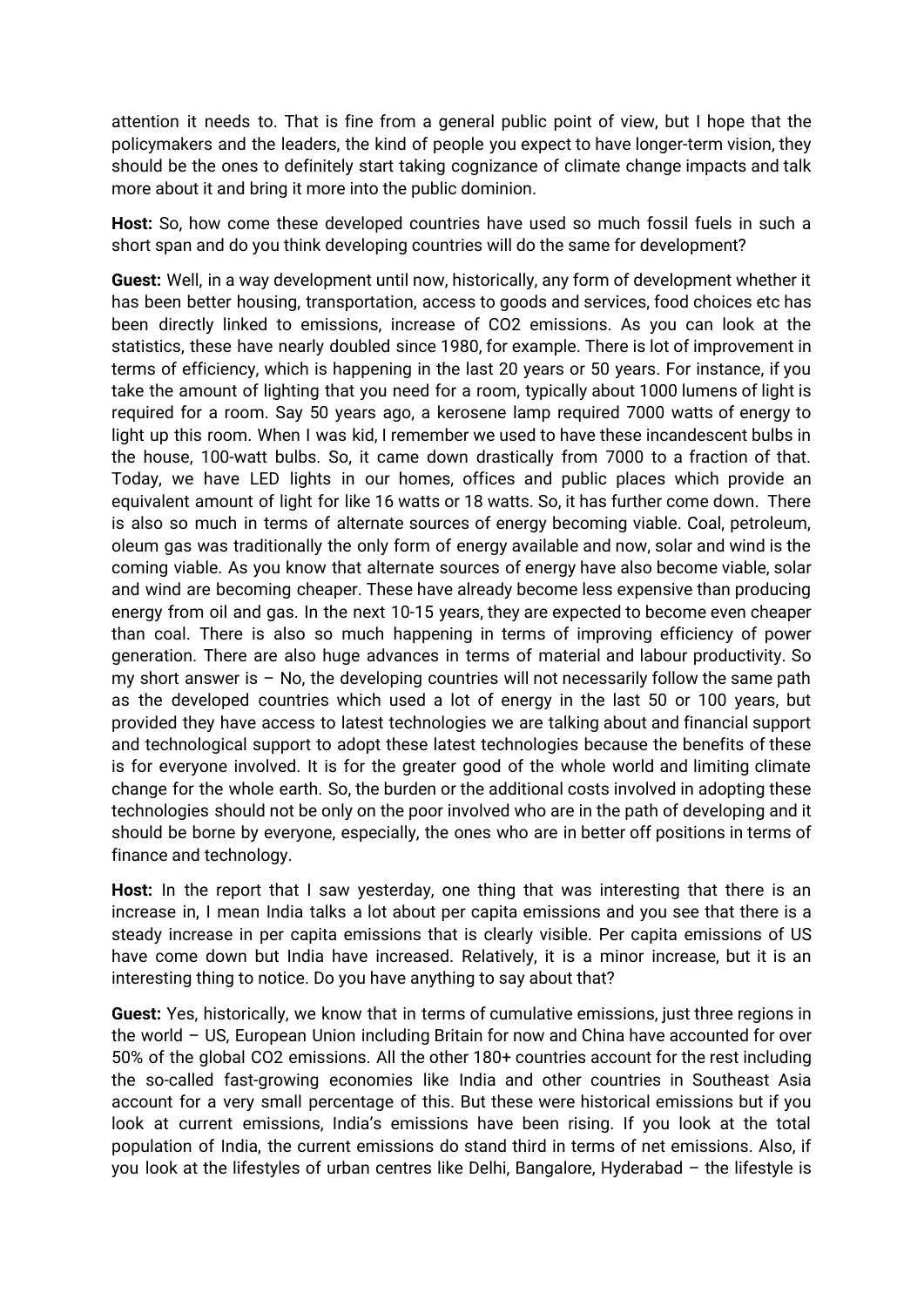very similar to developed countries in terms of having air conditioning, private transport, the kind of food choices we make with more meat in our diets and dairy products and alcohol. So yes, per capita emissions are rising driven by our industrial growth, and the urban centres but if you still look at the overall per capita emissions statistics, even though the US, Canada may have come down, they still have 16-18 tonnes per capita, Europe and China being around 6-7 tonnes per capita and India is around 2 tonnes per capita. So, we are one-third or one-fourth of where China is right now and one-eighth of where the US is right now. Often in these international debates it happens that India gets clubbed with China in the growing economy discussions. This is where India could lose out, if it is not careful in how it is positioned itself because what these current per capita emissions shows is that Indian emissions are way below where China is today. Maybe we are 20 years behind China in terms of our development indices. So yes, like I spoke about the leaders of our country and the political visionaries needing to take cognizance of climate change, it would be prudent on our part to make responsible choices and adopt a low carbon development pathway. In terms of overall emissions and per capita emissions, I think India is still way below the global average. On an average, it is probably not a concern, but it is important for us to keep in mind that we continue to make responsible choices.

**Host:** Since you brought up the point of global negotiations, why do developing countries keep talking about equitable distribution of carbon space? What is this space and what are they asking for when they say we want an equitable distribution of carbon space?

**Guest:** The global negotiations in 2015, as many of the listeners would also be aware of the UN Framework Convention on Climate Change came together to get a universal agreement on limiting global warming signed by all countries. The objective of this was to limit global warming to less than 2 degree centigrade and preferably 1.5 degrees. This global warming is driven by greenhouse gases of which CO2 is a very large component of it. Now, there are lots of calculations by different agencies and to simplify the numbers, roughly, there is a certain amount of carbon dioxide in the atmosphere which would lead to these 1.5 or 2 degrees of global warming. Of this total, there is space for emitting 700 to 1000 giga tonnes of CO2 into the atmosphere. Currently, we are emitting about 40 giga tonnes of CO2 per annum. So, divide 800 by 40, that means we have about 20 years of emissions that we can continue at current rates before we hit 2 degrees of global warming. If we were to increase ambition to 1.5 degrees, which is a desired scenario, we roughly have only 500 giga tonnes of CO2, roughly, and that means barely 12 years of at the current rate. If we say that there is very little carbon dioxide that we can continue to emit before global warming becomes uncontrollable, then there is lot of growth that we spoke about amongst millions of people living below the poverty line in India, others parts of Africa, South America and Asia that is expected to happen. Lot of this development is fundamental rights and needs of these people to assure basic necessities of food, health and well-being. What the developing countries are saying is that please make sure that these people get priority over the remaining carbon dioxide that can be emitted. These basic development needs of people are prioritized when you have only 12 years of carbon dioxide emissions that can continue and not the lifestyle related emissions like more air conditioning, bigger cars, fast fashion, processed food leading to food wastage. These are eating up the carbon space which can be prioritized for primary health, primary education and lifestyle. This is the crux of the debate happening at the international level negotiations, this is the kind of fights that developing countries through their negotiation blocks of African nations and other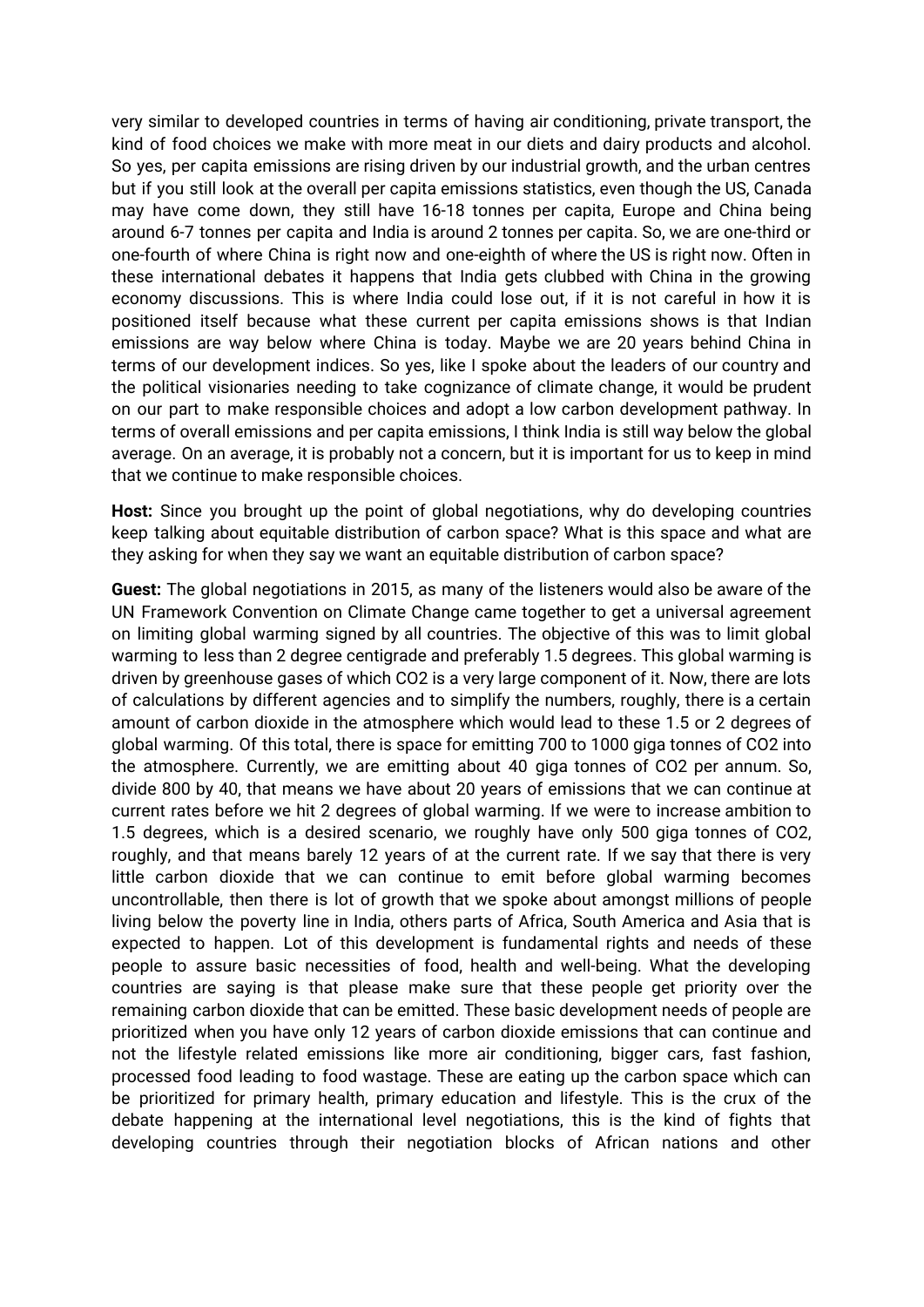developing nations have with so called "developed countries" to push them to reduce their emissions so that priority can be given to these millions to ensure their basic necessities.

**Host:** When we talk about equity, I always have this feeling that we are talking about communism - equal distribution for everyone. I'm okay with the concept but I doubt that countries like the US, basically capitalist countries, even China for that matter is capitalist now. If these countries would agree to, is one of the biggest concerns. Even when we look the other way, countries like India or any developing country, there are lot of inequalities within the country itself. We are seeing the rich getting richer and the poor getting poorer in these countries. So, it becomes an issue when a developed country talks about equity to a global audience because within the country they don't have equity but you're talking about equity to an external audience. Shouldn't equity be spread to the bottom of the pyramid? What do you think about it?

**Guest:** Yes, definitely. What you are pointing out Rakesh is a very important aspect for us to understand. There is such a large divide within India itself, we briefly touched upon the lifestyles of Bangalore, Hyderabad, and Delhi versus the rural parts of the country. I, myself, just out of curiosity used a simple carbon calculator a few months back and tried to do my own personal carbon budget and what I found was if I tried to work in my car versus if I used public transport or my bicycle while keeping everything else constant – my house, my food, the travel related to work that I do which involves some amount of flying time, just making that one change of private car versus public transport or an eco-friendly source say bicycling, reduces my emissions by half of what it is, from four times to two times in a year. This is the kind of difference even small changes in urban centres can make. There is so much more, this was just one example to show where a difference of 50% change can happen with just one change. There is also so much more in terms of building and construction materials, household related emissions can take place. What happens in a lot of international discussions is people see this part of India, which is projected from its growth in the IT sector, electronic sector and the development taking place in places like Bangalore, Mumbai and say that - India is no longer a poor developing country, it is a leader in many industries across the world, so there is a lot that you can do to take climate action at your own end, which is true. Therefore, the change must start from here and there is a lot that can happen – more awareness campaigns and I do see a lot of encouraging signs from civil society initiatives across the country which are highlighting these kinds of lifestyle choices and the difference it can make. Unless we do this, I think it would be morally very difficult to get into these kinds of debates. Yes, like you rightly mentioned, at some level they do seem a bit of a moral judgement or a communism versus capitalism kind of debate at the international level. There has to be some amount of initiative shown by us when we are making these kinds of claims or demands from other developing countries that we are also taking responsible action. It is also very important to understand that these changes we make within the country amongst the 10% of the rich or the super-rich population within the country would still make a very small difference to global emissions unless there is commensurate reduction and ambition and finance and technology transfer coming from the large emitters across the countries. It is important to take initiative and therefore show that the change is starting from home but that doesn't allow you to relax when it comes to the negotiations like what is going to start in the next week in Spain at the next climate summit where India will continue to bring up these issues of historical responsibility, equity and climate justice.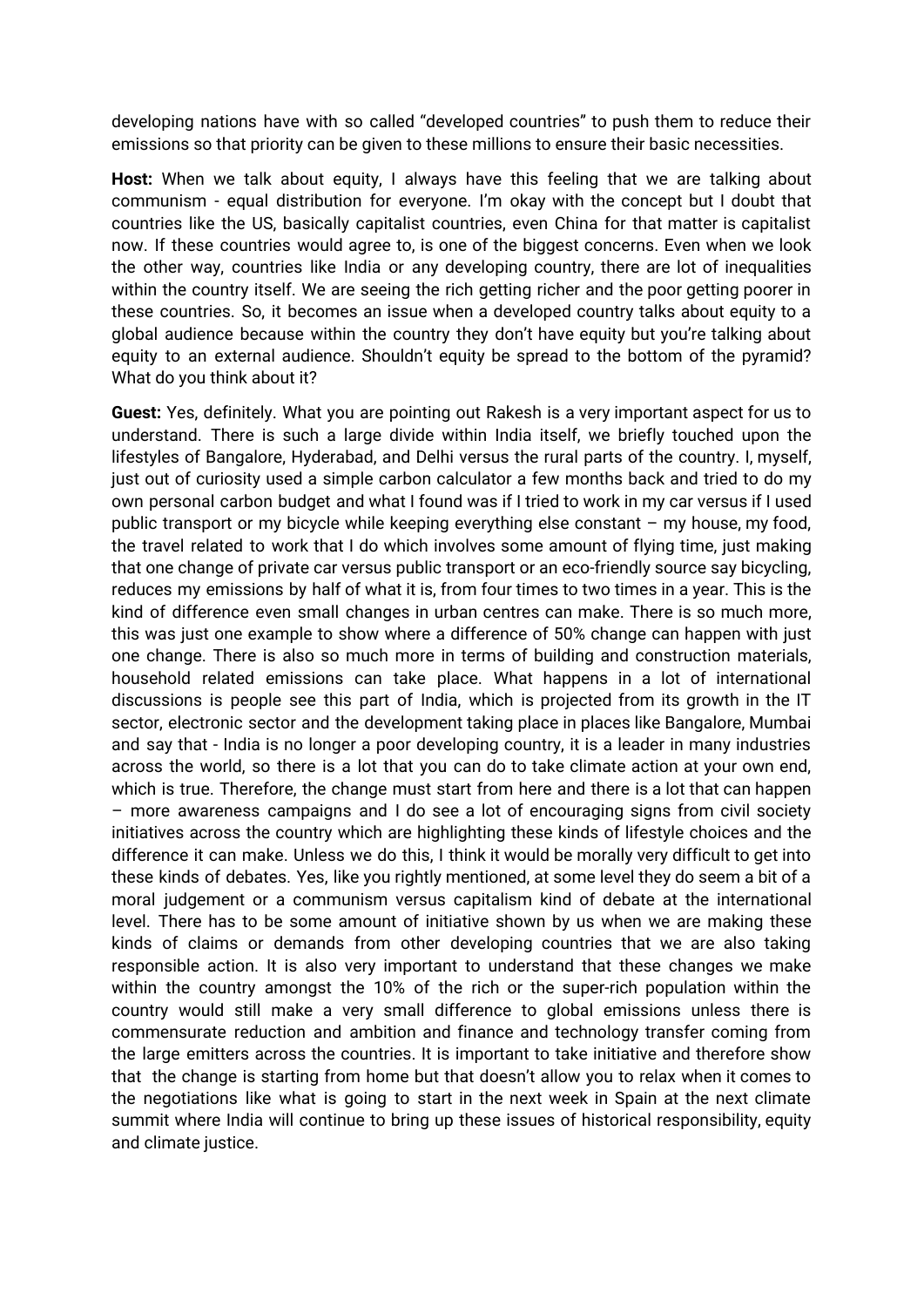**Host:** Is equity even an argument anymore with people like Trump taking the biggest emitter – the US out of the Paris agreement? Is this even an argument that is going to happen in these negotiations as we go forward?

**Guest:** I think as much as the rest of the world is sometimes aghast by the decisions of the US president, he is a little bit of an exception and not necessarily reflects the general sentiment in the rest of the US. At least, that's what I hope. He has his own personal opinions about climate change and the stand that the US has taken is very unfortunate because it brings down the level of ambition the rest of the world, including many proactive European countries and many other small iron nations are trying to show. I think him being an exception and him having an equal number of people putting pressure on him within the US and outside the US, it wont necessarily dictate the way the rest of the globe deals with climate change. At least I hope that it is not held to ransom by one person and this will be corrected within a few years' time and especially in future cycles of climate change negotiations. There are many progressive civil society movements within the US. Some of the best research institutes on climate change are based out of Washington and other places in the US. These would continue to do the incredible work that they are doing and put the necessary pressure on the US government to be more proactive in their stand on climate change. Therefore, bring issues like equity back on the table within that country.

**Host:** Even when we talk from a developing country's perspective, they are usually in a dichotomy, India mainly, where you are at one side highly vulnerable and at the other end, you are currently one of the high emitting countries. So how can development be sustainable when you have two opposite sides of things that you have to address?

**Guest:** This is a very interesting question, one that we have to pay close attention to because if you analyse emissions from a lifestyle point of view, I came across a paper recently which discussed this, it said that nearly three-fourth of the emissions can be attributed to what we consume in our homes and these could be across sources like nutrition, housing, mobility, consumer goods, leisure and other services. To highlight a case in point here, the paper was analysing the difference between the carbon footprint of food consumption between a typical European country like Finland and India. It showed that Finland's carbon footprint is 1750 kgs of CO2 per person per year compared to India's 510. Of course, the Fins are a foot taller than us and 10-15 kilos heavier but that does not necessarily account for why the carbon footprint of their food consumption should be three and a half times that above ours unless there was a lot going on in terms of the kind of food – processed foods, amounts of meat consumption, food wastage involved and things like that. Even when it came to mobility, what this was showing is that making responsible choices like shifting to car sharing, electrical vehicles and public transport can make a significant difference and it doesn't necessarily even have to be a 100% change. For somebody making a resolution that from next year I am only going to use public transport can probably be a difficult decision to make because you obviously have a lot of work commitments and other obligations. Even a 15% or 30% adoption rate of these kind of choices whenever is possible can bring down your emissions significantly. It is in statistics like these that you realize that there is a dichotomy of where India is today in terms of its total emissions and how the economy is rising and the disparity in lifestyles between the rich and the poor within the country. There is also a huge potential for changes that we can make, the choices that you and I make in terms of our food, clothing, transportation, reusing and recycling can ensure that we use lesser natural